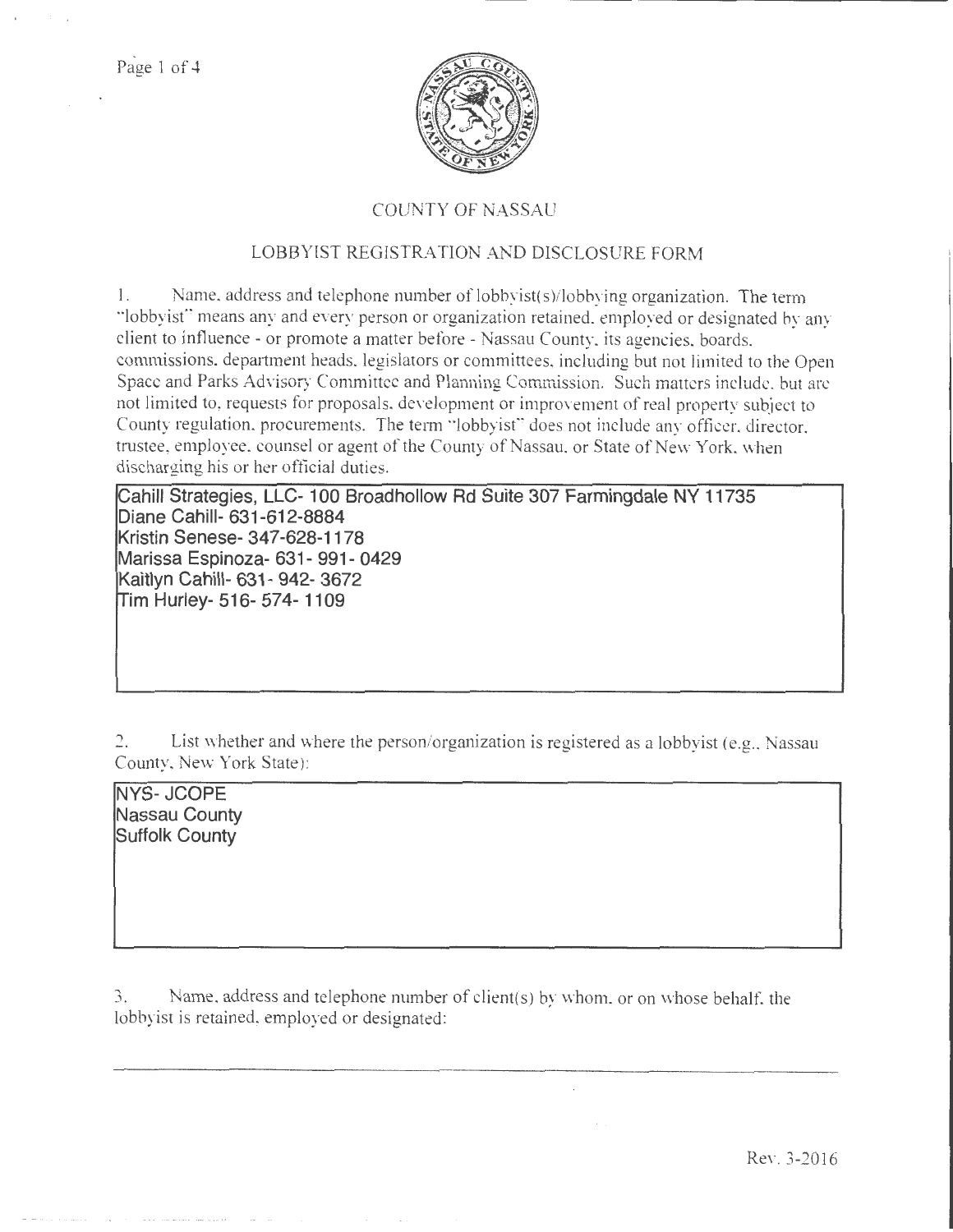Autism Society- Nassau/Suffolk Chapter PO Box 7472 Wantagh NY 11793 516-404-2306

4. Describe lobbying activity conducted, or to be conducted, in Nassau County, and identify client(s) for each activity listed. See page 4 for a complete description of lobbying activities.

5. The name of persons, organizations or governmental entities before whom the lobbyist expects to lobby:

**NYS Assembly** NYS Senate

Funding Requests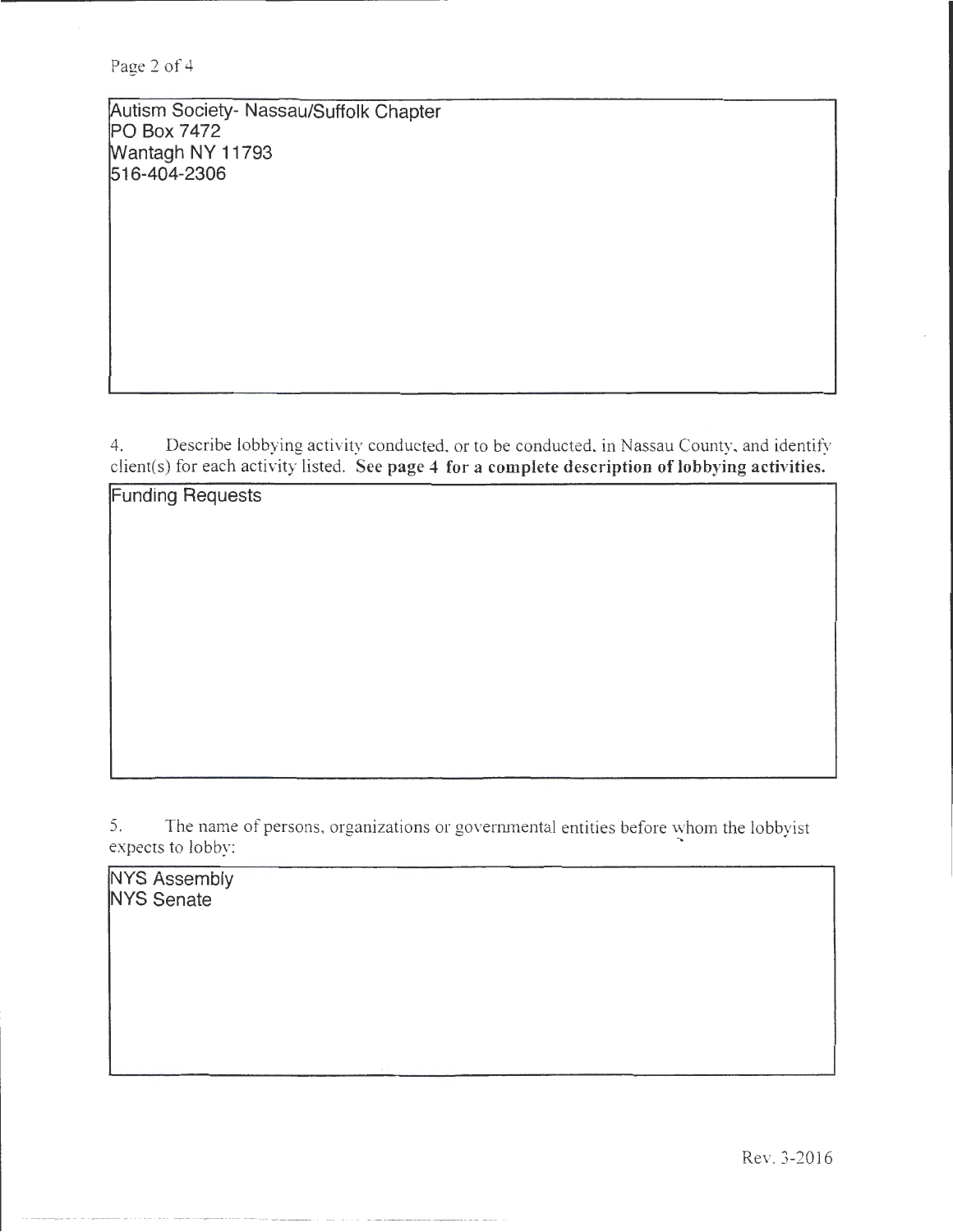## Page 3 of 4

6. If such lobbyist is retained or employed pursuant to a written agreement of retainer or employment, you must attach a copy of such document; and if agreement of retainer or employment is oral, attach a written statement of the substance thereof. If the written agreement of retainer or employment does not contain a signed authorization from the client by whom you have been authorized to lobby, separately attach such a written authorization from the client.

7. Within the previous year, has the lobbyist/lobbying organization or any of its corporate officers provided campaign contributions pursuant to the New York State Election Law to the campaign committees of any of the following Nassau County elected officials or to the campaign committees of any candidates tor any of the following Nassau County elected offices: the County Executive, the County Clerk, the Comptroller, the District Attorney, or any County Legislator? If yes, to what campaign committee? If none, you must so state:

I understand that copies of this form will be sent to the Nassau County Department of Information Technology ("IT") to be posted on the County's website.

I also understand that upon termination of retainer, employment or designation I must give written notice to the County Attorney within thirty (30) days of termination.

VERIFICATION: The undersigned affirms and so swears that he/she has read and understood the foregoing statements and they are, to his/her knowledge, true and accurate.

The undersigned further certifies and affirms that the contribution(s) to the campaign committees listed above were made freely and without duress. threat or any promise of a governmental benefit or in exchange for any benefit or remuneration.

Dated: **April 19th 2017** Signed:

Kriser Sen **Kristin Senese** 

Print Name:

Title:

**Director of Client Relations**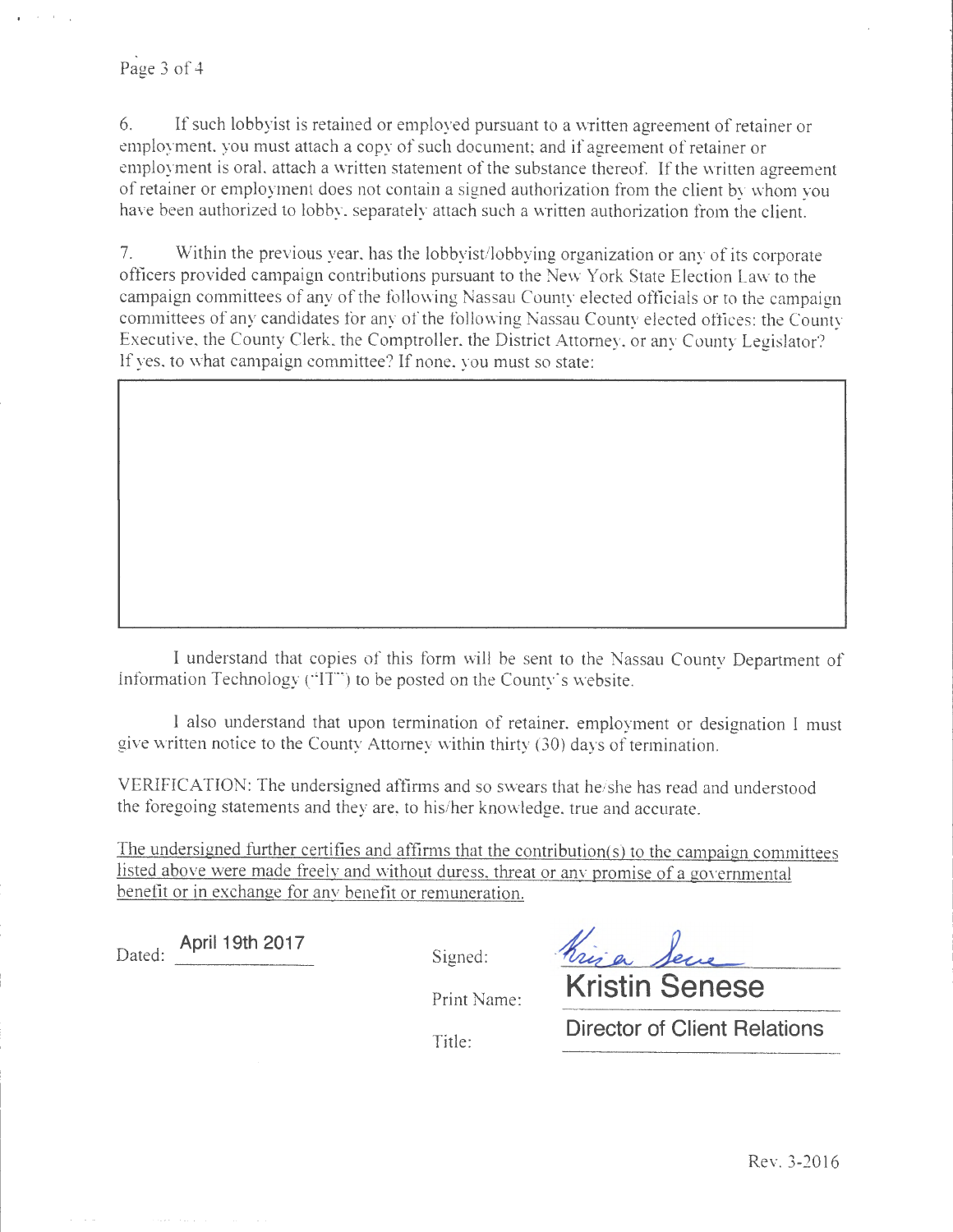**The term lobbying shall mean any attempt to influence:** any determination made by the Nassau County Legislature, or any member thereof, with respect to the introduction, passage, defeat, or substance of any local legislation or resolution; any determination by the County Executive to support, oppose, approve or disapprove any local legislation or resolution, whether or not such legislation has been introduced in the County Legislature; any determination by an elected County official or an officer or employee of the County with respect to the procurement of goods, services or construction, including the preparation of contract specifications, including by not limited to the preparation of requests for proposals, or solicitation, award or administration of a contract or with respect to the solicitation, award or administration of a grant, loan, or agreement involving the disbursement of public monies; any determination made by the County Executive, County Legislature, or by the County of Nassau, its agencies, boards, commissions, department heads or committees, including but not limited to the Open Space and Parks Advisory Committee. the Planning Commission, with respect to the zoning, use, development or improvement of real property subject to County regulation, or any agencies, boards, commissions, department heads or committees with respect to requests for proposals, bidding, procurement or contracting for services for the County; any determination made by an elected county official or an officer or employee of the county with respect to the terms of the acquisition or disposition by the county of any interest in real property, with respect to a license or permit for the use of real property of or by the county, or with respect to a franchise, concession or revocable consent; the proposal, adoption, amendment or rejection by an agency of any rule having the force and effect of law; the decision to hold, timing or outcome of any rate making proceeding before an agency; the agenda or any determination of a board or commission; any determination regarding the calendaring or scope of any legislature oversight hearing; the issuance, repeal, modification or substance of a County Executive Order; or any determination made by an elected county official or an officer or employee of the county to support or oppose any state or federal legislation, rule or regulation, including any determination made to support or oppose that is contingent on any amendment of such legislation, rule or regulation, whether or not such legislation has been formally introduced and whether or not such rule or regulation has been formally proposed.

**The term "lobbying" or "lobbying activities" does not include:** Persons engaged in drafting legislation, rules, regulations or rates; persons advising clients and rendering opinions on proposed legislation, rules, regulations or rates, where such professional services are not otherwise connected with legislative or executive action on such legislation or administrative action on such rules, regulations or rates; newspapers and other periodicals and radio and television stations and owners and employees thereof, provided that their activities in connection with proposed legislation, rules, regulations or rates are limited to the publication or broadcast of news items, editorials or other comment, or paid advertisements; persons who participate as witnesses, attorneys or other representatives in public rule-making or rate-making proceedings of a County agency, with respect to all participation by such persons which is part of the public record thereof and all preparation by such persons for such participation; persons who attempt to influence a County agency in an adjudicatory proceeding, as defined by§ 102 of the New York State Administrative Procedure Act.